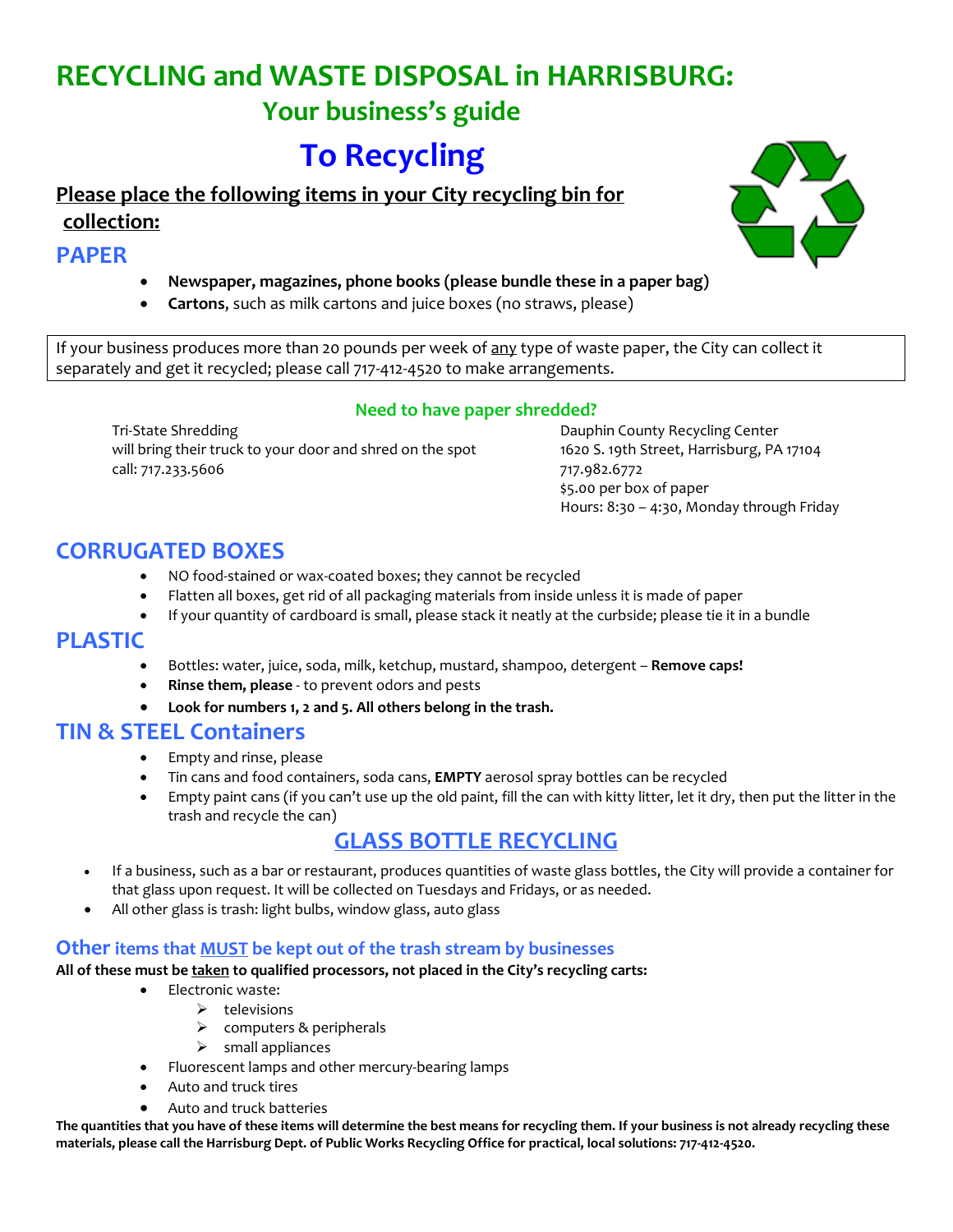## **TRASH**

#### **Please put these in your City trash bin, and keep them out of recycling bins:**

- Junk mail
- Books (**quantities can be recycled: 717-412-4520)**
- Paper bags
- Cereal and food boxes and other brown paper (remove all plastic packaging)
- Glass (all non-bottle & jar): windows, mirrors—and C**eramics**
- Food
- Food-soiled paper and plastic
- **Plastic Bags (Including Grocery Bags) these can go in the trash, but every area grocery store has a bin to collect plastic bags and dry-cleaning covers for recycling.**

**Please put small quantities shredded paper into the trash. If your business produces 20 pounds or more of shredded paper per week, the City can make arrangements to collect and recycle it: 717-412-4520**

### **Hazardous Materials Disposal**

#### **Common waste items that need to be disposed of carefully, NOT in the everyday trash:**

- Chemicals, Paint thinner, oil-base paint, solvents
- Bug spray, pesticides, rodent poison, weed-killer, fungicide
- floor cleaning chemicals
- Automotive fluids: brake, transmission, hydraulic
- Antifreeze
- Motor oil and oil filters (these can be recycled by most auto service garages)
- Turpentine, Creosote, paint thinner and stripper, wood stain and varnish
- Refrigerators and air conditioners

**There are different means of properly disposing of these materials, depending on quantities. For guidance, please call the Harrisburg Dept. of Public Works Recycling Office: 717-412-4520.** 

## **Bulk Re-usable Waste Materials**

**If your business produces extraordinary amounts of recyclables, they might have value, or it could be diverted by the city collection program to reduce your trash bill** 

#### **The City of Harrisburg is interested in collecting bulk quantities of:**

- $\checkmark$  Office paper, Corrugated boxes and other clean paper waste
- $\checkmark$  Glass bottles: all colors acceptable
- $\checkmark$  Clean plastic of a single type (not mixed)
- $\checkmark$  Scrap metal
- $\checkmark$  Used oil
- $\checkmark$  Fluorescent lamps and ballasts
- $\checkmark$  Tires

**If a business has these materials and is not recycling them, the City can offer assistance, either with collection or finding a vendor to buy or take the material. Please call 717-412-4520.**

- Shipping or padded envelopes
- Plastic Food Wrappers
- Plastic packaging of any type
- Wet Papers or Cardboard
- Waxy Cardboard
- Used Paper Towels or Tissues
- Aluminum Foil
- Plastic Tableware (Knives, Forks, etc.)
- Light Bulbs & Christmas Lights
- Hoses